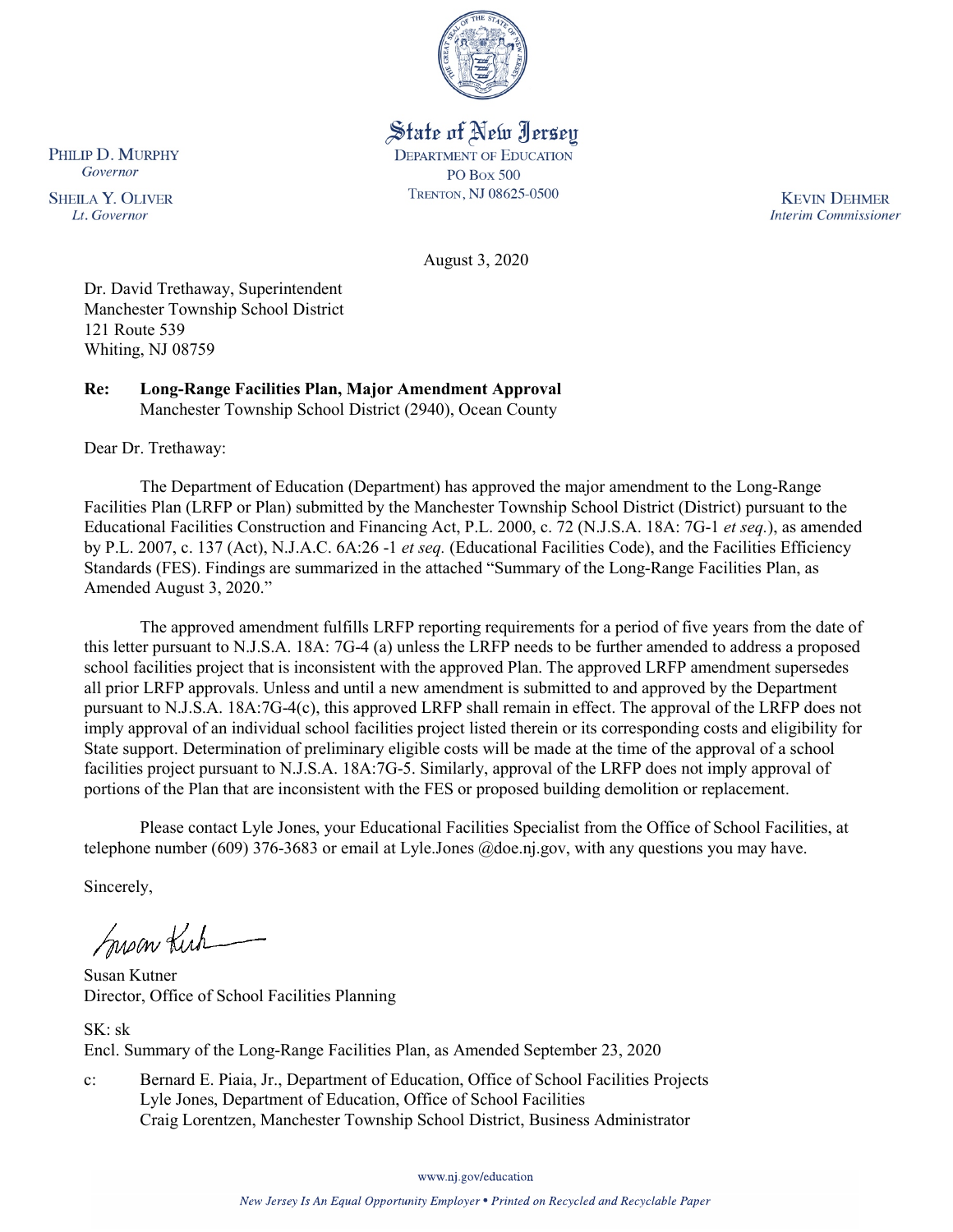## **Manchester Township School District (2940) Summary of the Long-Range Facilities Plan, as Amended August 3, 2020**

The Department of Education (Department) has completed its review of the major amendment to the Long-Range Facilities Plan (LRFP or Plan) submitted by the Manchester Township School District (District) pursuant to the Educational Facilities Construction and Financing Act, P.L. 2000, c. 72 (N.J.S.A. 18A: 7G-1 *et seq.*), as amended by P.L. 2007, c. 137 (Act), N.J.A.C. 6A:26-1 et seq. (Educational Facilities Code), and the Facilities Efficiency Standards (FES).

The following provides a summary of the District's approved amended LRFP. The summary is based on the standards set forth in the Act, the Educational Facilities Code, the FES, District-reported information in the Department's LRFP reporting system, and supporting documentation. The referenced reports in *italic* text are standard reports available on the Department's LRFP website.

## **1. Inventory Overview**

The District is classified as a Regular Operating District (ROD) for funding purposes. It provides services for students in grades PK-12.

The District identified existing and proposed schools, sites, buildings, rooms, and site amenities in its LRFP. Table 1 lists the number of existing and proposed district schools, sites, and buildings. Detailed information can be found in the *School Asset Inventory Report* and the *Site Asset Inventory Report.*

**As directed by the Department, school facilities projects that have received initial approval by the Department and have been approved by the voters, if applicable, are represented as "existing" in the LRFP.** Approved projects that include new construction and/or the reconfiguration/reassignment of existing program space are as follows: n/a.

| Category                                     | <b>Existing</b> | <b>Proposed</b> |
|----------------------------------------------|-----------------|-----------------|
| Number of Schools (assigned DOE school code) |                 |                 |
| Number of School Buildings <sup>1</sup>      |                 |                 |
| Number of Non-School Buildings <sup>2</sup>  |                 |                 |
| Number of Vacant Buildings                   |                 |                 |
| Number of Sites                              |                 |                 |

#### **Table 1: Number of Schools, School Buildings, and Sites**

Based on the existing facilities inventory submitted by the District:

- Schools using leased buildings (short or long-term):  $n/a$
- Schools using temporary classroom units (TCUs), excluding TCUs supporting construction: n/a
- Vacant/unassigned school buildings:  $n/a$

 $\overline{a}$ 

<span id="page-1-1"></span><span id="page-1-0"></span>*<sup>1</sup>* Includes district-owned buildings and long-term leases serving students in district-operated programs

<sup>&</sup>lt;sup>2</sup> Includes occupied district-owned buildings not associated with a school, such as administrative buildings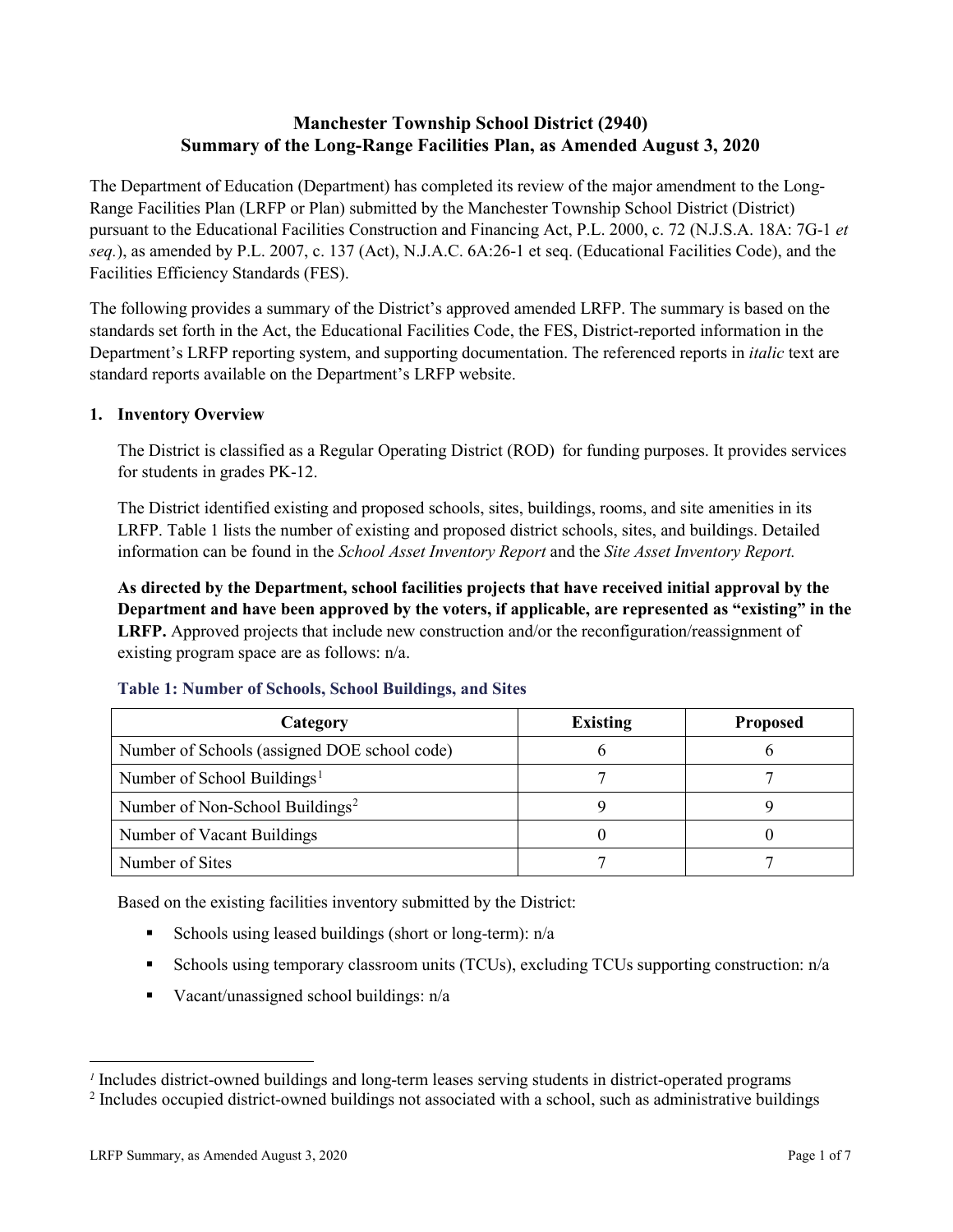Findings:

The Department has determined that the proposed inventory is adequate for approval of the District's LRFP amendment. However, the LRFP determination does not imply approval of an individual school facilities project listed within the LRFP; the District must submit individual project applications for project approval.

## **2. District Enrollments**

The District determined the number of students, or "proposed enrollments," to be accommodated for LRFP planning purposes on a district-wide basis and in each school.

The Department minimally requires the submission of a standard cohort-survival projection using historic enrollment data from the Application for School State Aid (ASSA) or NJ Smart. The cohort-survival method projection method forecasts future students based upon the survival of the existing student population as it moves from grade to grade. A survival ratio of less than 1.00 indicates a loss of students, while a survival ratio of more than 1.00 indicates the class size is increasing. For example, if a survival ratio tracking first to second grade is computed to be 1.05, the grade size is increasing by 5% from one year to the next. The cohort-survival projection methodology works well for communities with stable demographic conditions. Atypical events impacting housing or enrollments, such as an economic downturn that halts new housing construction or the opening of a charter or private school, typically makes a cohort-survival projection less reliable.

## **Proposed enrollments are based on a standard cohort-survival enrollment projection.**

Adequate supporting documentation was submitted to the Department to justify the proposed enrollments. Table 2 provides a comparison of existing and projected enrollments. All totals include special education students.

|                              | <b>Existing Enrollments</b> | <b>District Proposed Enrollments</b> |
|------------------------------|-----------------------------|--------------------------------------|
| <b>Grades</b>                | 2019-20                     | 2024-25                              |
| PK (excl. private providers) | 84                          | 85                                   |
| Grades K to 5                | 1,141                       | 1,135                                |
| Grades 6 to 8                | 687                         | 607                                  |
| Grades 9 to 12               | 1,017                       | 982                                  |
| Totals K to 12               | 2,929                       | 2,809                                |

# **Table 2: Enrollments**

Findings:

The Department has determined the District's proposed enrollments to be acceptable for approval of the District's LRFP amendment. The Department will require a current enrollment projection at the time an application for a school facilities project is submitted incorporating the District's most recent enrollments in order to verify that the LRFP's planned capacity is appropriate for the updated enrollments.

# **3. District Practices Capacity**

Based on information provided in the room inventories, District Practices Capacity was calculated for each school building to determine whether adequate capacity is proposed for the projected enrollments based on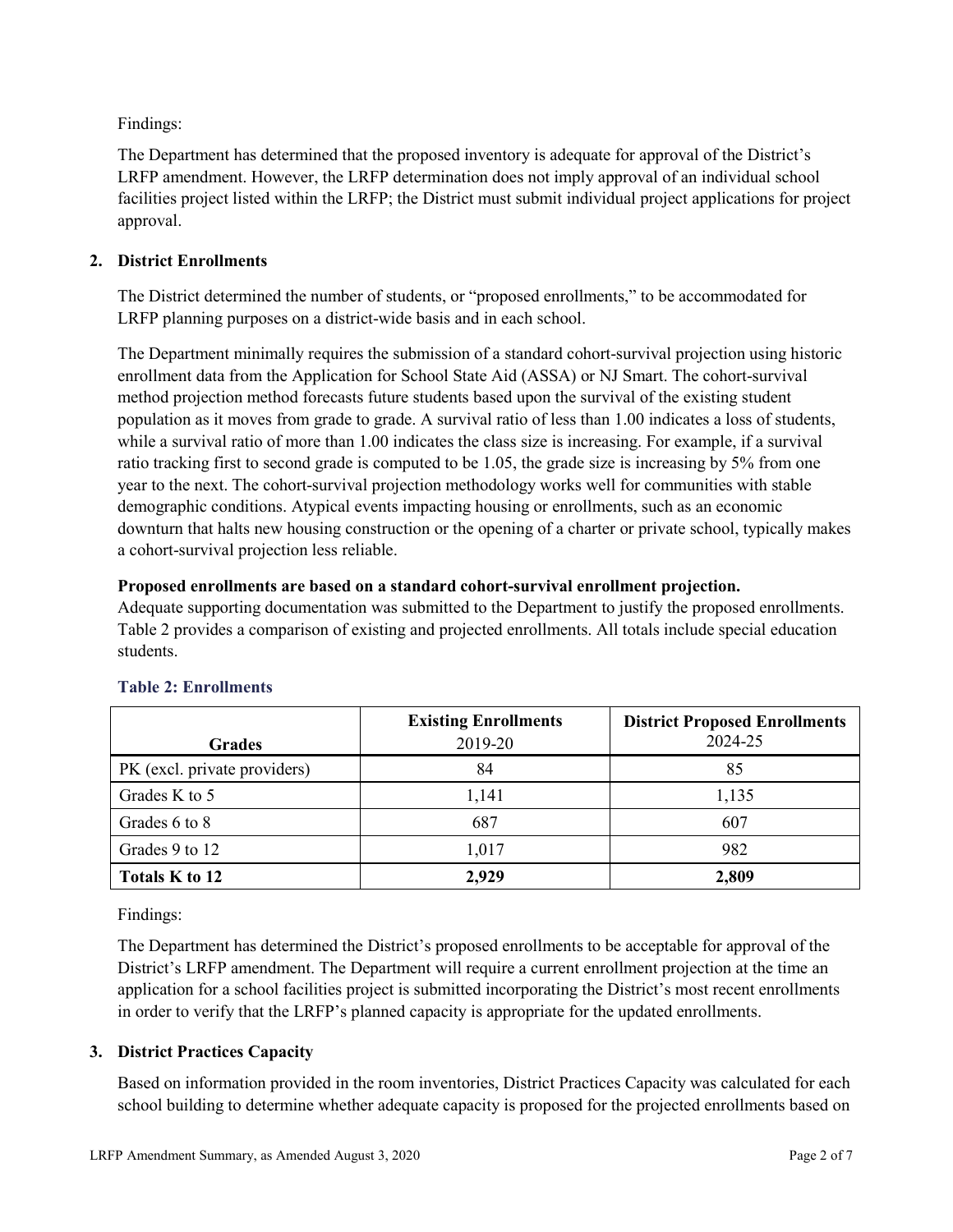district scheduling and class size practices. The capacity totals assume instructional buildings can be fully utilized regardless of school sending areas, transportation, and other operational issues. The calculations only consider district-owned buildings and long-term leases; short term leases and temporary buildings are excluded. **A capacity utilization factor of 90% for classrooms serving grades K-8 and 85% for classrooms serving grades 9-12 is applied in accordance with the FES.**

In certain cases, districts may achieve adequate District Practices Capacity to accommodate enrollments but provide inadequate square feet per student in accordance with the FES, resulting in educational adequacy issues and "Unhoused Students." Unhoused students are considered in the "Functional Capacity" calculations used to determine potential State support for school facilities projects and are analyzed in Section 4.

Table 3 provides a summary of proposed enrollments and existing and proposed District-wide capacities. Detailed information can be found in the LRFP website reports titled *FES and District Practices Capacity Report, Existing Rooms Inventory Report, and Proposed Rooms Inventory Report.*

| <b>Grades</b>              | <b>Proposed</b><br><b>Enrollments</b> | <b>Existing</b><br><b>District</b><br><b>Practices</b><br>Capacity | <b>Existing</b><br>Deviation* | <b>Proposed</b><br><b>District</b><br><b>Practices</b><br>Capacity | Proposed<br>Deviation* |
|----------------------------|---------------------------------------|--------------------------------------------------------------------|-------------------------------|--------------------------------------------------------------------|------------------------|
| Elementary ( $PK$ to 5)    | 1,220                                 | 1,256.89                                                           | 36.89                         | 1,256.89                                                           | 36.89                  |
| Middle $(6 \text{ to } 8)$ | 607                                   | 635.07                                                             | 28.07                         | 635.07                                                             | 28.07                  |
| High $(9 \text{ to } 12)$  | 982                                   | 1,030.34                                                           | 48.34                         | 1,030.34                                                           | 48.34                  |
| <b>District Totals</b>     | 2,809                                 | 2,922.30                                                           | 113.30                        | 2,922.30                                                           | 113.30                 |

**Table 3: District Practices Capacity Analysis**

*\* Positive numbers signify surplus capacity; negative numbers signify inadequate capacity. Negative values for District Practices capacity are acceptable for approval if proposed enrollments do not exceed 100% capacity utilization.*

Considerations:

- Based on the proposed enrollments and existing room inventories, the District is projected to have inadequate capacity for the following grade groups, assuming all school buildings can be fully utilized: n/a
- Adequate justification has been provided by the District if the proposed capacity for a school significantly deviates from the proposed enrollments. Generally, surplus capacity is acceptable for LRFP approval if additional capacity is not proposed through new construction.

# Findings:

The Department has determined that proposed District capacity, in accordance with the proposed enrollments, is adequate for approval of the District's LRFP amendment. The Department will require a current enrollment projection at the time an application for a school facilities project is submitted, incorporating the District's most recent Fall Enrollment Report, in order to verify that the LRFP's planned capacity meets the District's updated enrollments.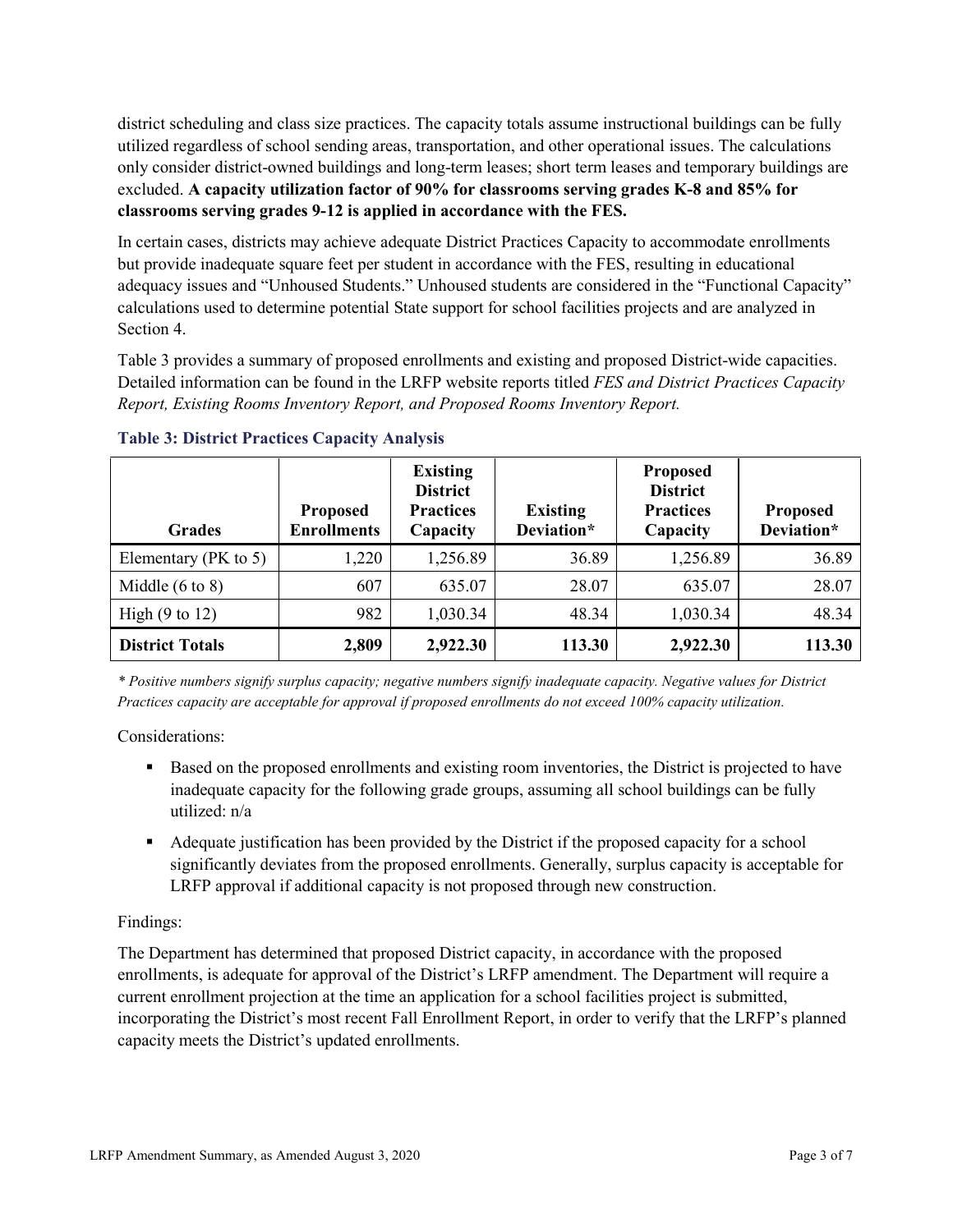#### **4. New Construction Funding Eligibility**

*Functional Capacity* was calculated and compared to the proposed enrollments to provide a **preliminary estimate** of Unhoused Students and new construction funding eligibility. **A final determination will be made at the time of project application approval.**

*Functional Capacity* is the adjusted gross square footage of a school building *(total gross square feet minus excluded space)* divided by the minimum area allowance per full-time equivalent student for the grade level contained therein. *Unhoused Students* is the number of students projected to be enrolled in the District that exceeds the Functional Capacity of the District's schools pursuant to N.J.A.C. 6A:26-2.2(c). *Excluded Square Feet* includes (1) square footage exceeding the FES for any pre-kindergarten, kindergarten, general education, or self-contained special education classroom; (2) grossing factor square footage *(corridors, stairs, mechanical rooms, etc.)* that exceeds the FES allowance, and (3) square feet proposed to be demolished or discontinued from use. Excluded square feet may be revised during the review process for individual school facilities projects.

Table 4 provides a preliminary assessment of the Functional Capacity, Unhoused Students, and Estimated Maximum Approved Area for Unhoused Students for each FES grade group. The calculations exclude temporary facilities and short-term leased buildings. School buildings proposed for whole or partial demolition or reassignment to a non-school use are excluded from the calculations pending project application review. If a building is proposed to be reassigned to a different school, the square footage is applied to the proposed grades after reassignment. Buildings that are not assigned to a school are excluded from the calculations. In addition, only preschool students eligible for state funding (former ECPA students) are included. Detailed information concerning the calculations can be found in the *Functional Capacity and Unhoused Students Report* and the *Excluded Square Footage Report.*

| Category                                     | $PK/K$ to 5 | 6 to 8   | 9 to 12  | <b>Total</b> |
|----------------------------------------------|-------------|----------|----------|--------------|
| Eligible PK /K-12 Proposed Enrollments       | 1,205       | 607      | 982      |              |
| FES Area Allowance (SF/student)              | 125.00      | 134.00   | 151.00   |              |
| <b>Prior to Completion of Proposed Work:</b> |             |          |          |              |
| <b>Existing Gross Square Feet</b>            | 149,088     | 96,630   | 188,412  | 434,130      |
| <b>Adjusted Gross Square Feet</b>            | 146,826     | 96,274   | 187,463  | 430,563      |
| <b>Adjusted Functional Capacity</b>          | 1,174.60    | 716.05   | 1,247.61 |              |
| <b>Unhoused Students</b>                     | 30.40       | 0.00     | 0.00     |              |
| Est. Max. Area for Unhoused Students         | 3,800.00    | 0.00     | 0.00     |              |
| <b>After Completion of Proposed Work:</b>    |             |          |          |              |
| Gross Square Feet                            | 149,088     | 96,630   | 188,412  | 434,130      |
| New Gross Square Feet                        | $\theta$    | $\theta$ | 0        | $\theta$     |
| <b>Adjusted Gross Square Feet</b>            | 146,826     | 96,274   | 187,463  | 430,563      |
| <b>Functional Capacity</b>                   | 1,174.60    | 716.05   | 1,247.61 |              |
| <b>Unhoused Students after Construction</b>  | 30.40       | 0.00     | 0.00     |              |
| Est. Max. Area Remaining                     | 3,800.00    | 0.00     | 0.00     |              |

#### **Table 4: Estimated Maximum Approved Area for Unhoused Students**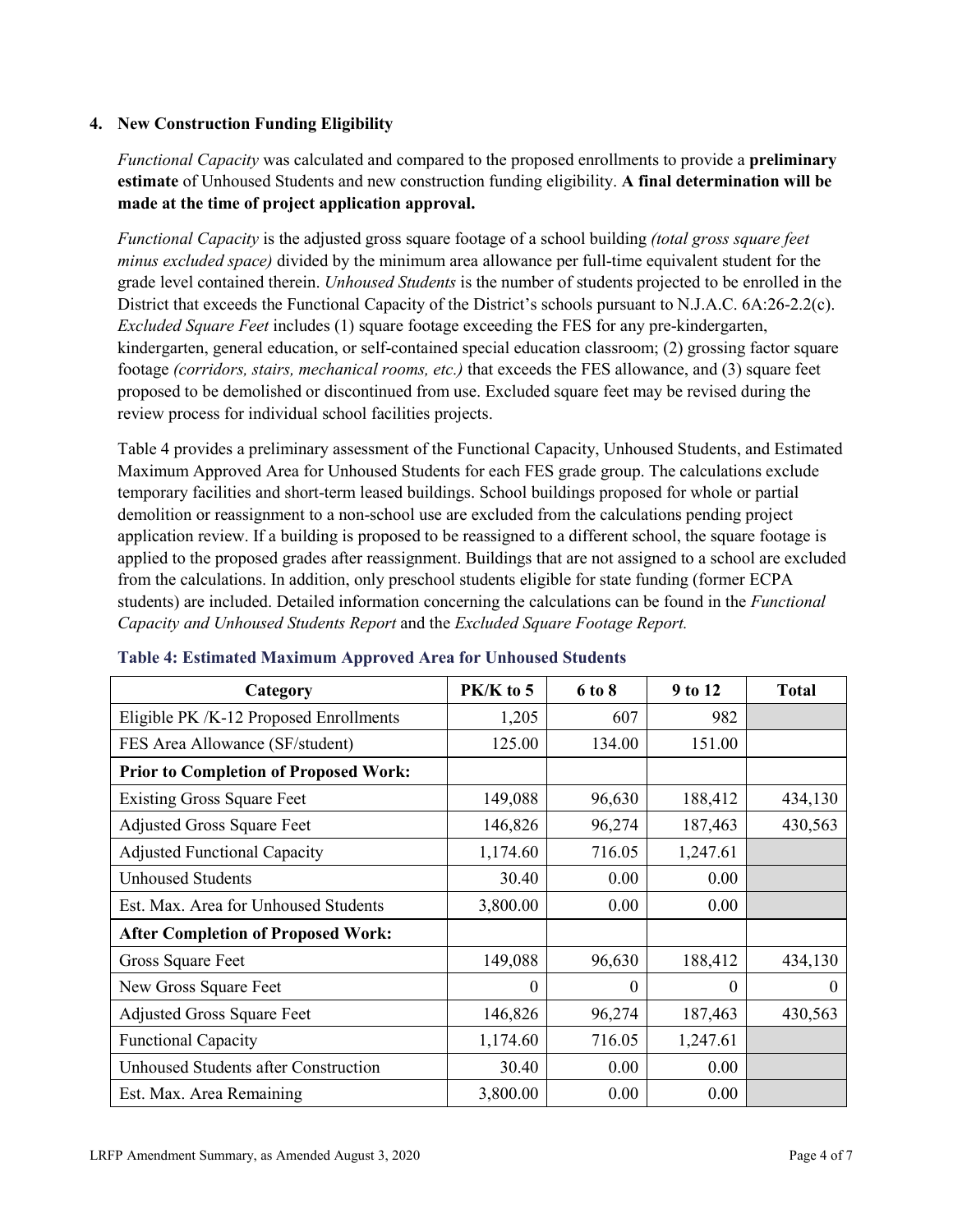Facilities used for non-instructional or non-educational purposes are ineligible for State support under the Act. However, projects for such facilities shall be reviewed by the Department to determine whether they are consistent with the District's LRFP and whether the facility, if it is to house students (full or part time) conforms to educational adequacy requirements. These projects shall conform to all applicable statutes and regulations.

Estimated costs represented in the LRFP by the District are for capital planning purposes only. The estimates are not intended to represent preliminary eligible costs or final eligible costs of approved school facilities projects.

Considerations:

- The District does not have approved projects pending completion, as noted in Section 1, that impact the Functional Capacity calculations.
- **The Functional Capacity calculations** *exclude* square feet proposed for demolition or discontinuation for the following FES grade groups and school buildings pending a feasibility study and project review: n/a.
- Based on the preliminary assessment, the District has Unhoused Students prior to the completion of proposed work for the following FES grade groups: PK-5.
- New construction is proposed for the following FES grade groups: n/a.
- Proposed new construction exceeds the estimated maximum area allowance for Unhoused Students prior to the completion of the proposed work for the following grade groups: n/a.
- The District, based on the preliminary LRFP assessment, will have Unhoused Students after completion of the proposed LRFP work. If the District is projected to have Unhoused Students, adequate justification has been provided to confirm educational adequacy in accordance with Section 6 of this determination.

## Findings:

Functional Capacity and Unhoused Students calculated in the LRFP are preliminary estimates. Preliminary Eligible Costs (PEC) and Final Eligible Costs (FEC) will be included in the review process for specific school facilities projects. A feasibility study undertaken by the District is required if building demolition or replacement is proposed per N.J.A.C. 6A:26-2.3(b)(10).

## **5. Proposed Work**

The District assessed program space, capacity, and physical plant deficiencies to determine corrective actions. Capital maintenance, or *"system actions,"* address physical plant deficiencies due to operational, building code, and /or life cycle issues. Inventory changes, or *"inventory actions,*" add, alter, or eliminate sites, site amenities, buildings, and/or rooms.

The Act (N.J.S.A. 18A:7G-7b) provides that all school facilities shall be deemed suitable for rehabilitation unless a pre-construction evaluation undertaken by the District demonstrates to the satisfaction of the Commissioner that the structure might pose a risk to the safety of the occupants even after rehabilitation or that rehabilitation is not cost-effective. Pursuant to N.J.A.C. 6A:26-2.3(b)(10), the Commissioner may identify school facilities for which new construction is proposed in lieu of rehabilitation for which it appears from the information presented that new construction is justified, provided, however, that for such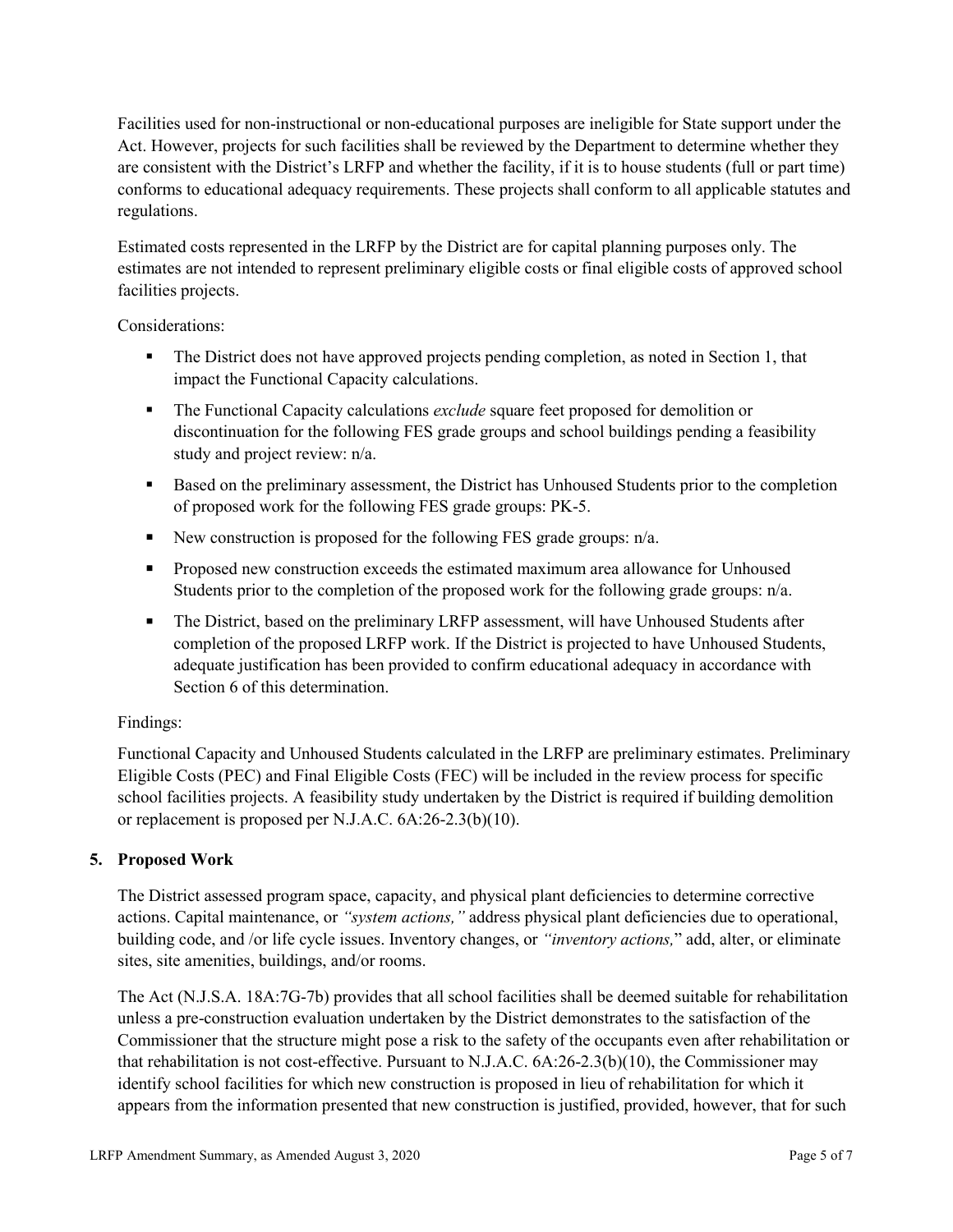school facilities so identified, the District must submit a feasibility study as part of the application for the specific school facilities project. The cost of each proposed building replacement is compared to the cost of additions or rehabilitation required to eliminate health and safety deficiencies and to achieve the District's programmatic model.

Table 5 lists the scope of work proposed for each school based on the building(s) serving their student population. Proposed inventory changes are described in the LRFP website reports titled *"School Asset Inventory Report and "Proposed Room Inventory Report."* Information concerning proposed systems work, or capital maintenance can be found in the *"Detailed Systems Action Report."* 

With the completion of the proposed work, the following schools are proposed to be eliminated: n/a; the following schools are proposed to be added: n/a.

| <b>Proposed Scope of Work</b>                                                                  | <b>Applicable Schools</b>                                                                                                           |
|------------------------------------------------------------------------------------------------|-------------------------------------------------------------------------------------------------------------------------------------|
| <b>Renovation only</b> (no new construction)                                                   |                                                                                                                                     |
| System actions only (no inventory actions)                                                     | Manchester Township HS (040), Manchester<br>Township ES (043), Regional Day School<br>(008), Ridgeway ES (050), Whiting ES<br>(060) |
| Existing inventory actions only (no systems actions)                                           | n/a                                                                                                                                 |
| Systems and inventory changes                                                                  | Manchester Township MS (045)                                                                                                        |
| <b>New construction</b>                                                                        |                                                                                                                                     |
| Building addition only (no systems actions)                                                    | n/a                                                                                                                                 |
| Renovation and building addition (system, existing<br>inventory, and new construction actions) | n/a                                                                                                                                 |
| New building on existing site                                                                  | n/a                                                                                                                                 |
| New building on new or expanded site                                                           | n/a                                                                                                                                 |
| Site and building disposal (in addition to above scopes)                                       |                                                                                                                                     |
| Partial building demolition                                                                    | n/a                                                                                                                                 |
| Whole building demolition                                                                      | n/a                                                                                                                                 |
| Site and building disposal or discontinuation of use                                           | n/a                                                                                                                                 |

#### **Table 5: School Building Scope of Work**

#### Findings:

The Department has determined that the proposed work is adequate for approval of the District's LRFP amendment. However, Department approval of proposed work in the LRFP does not imply the District may proceed with a school facilities project. The District must submit individual project applications with cost estimates for Department project approval. Both school facilities project approval and other capital project review require consistency with the District's approved LRFP.

## **6. Proposed Room Inventories and the Facilities Efficiency Standards**

The District's proposed school buildings were evaluated to assess general educational adequacy in terms of compliance with the FES area allowance pursuant to N.J.A.C. 6A:26-2.2 and 2.3.